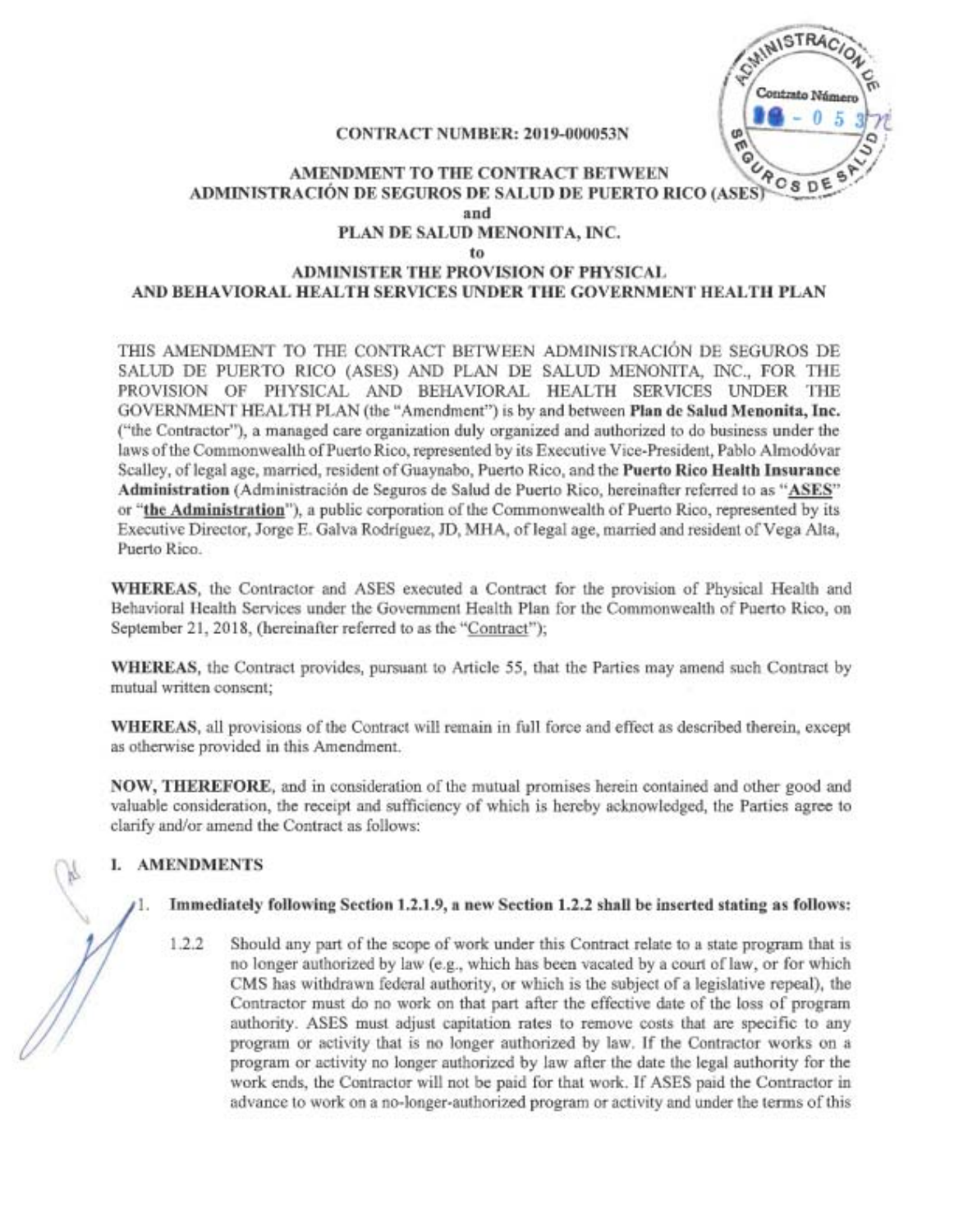Contract the work was to be perfonued after the date the legal authority ended, the payment for that work should be returned to ASES. However, if the Contractor worked on a program or activity prior to the date legal authority ended for that program or activity, and ASES included the cost of perfonuing that work in its payments to Contractor, the Contractor may keep the payment for that work even if the payment was made after the date the program or activity lost legal authority.

- 2. Attachment 31, as attached herein, shall be incorporated into the Contract and its addition reflected in the Table of Contents to the Contract accordingly in order to reflect new provisions regarding the temporary expansion of Medicaid coverage eligibility according to revisions to the poverty level, for Emergency Medical Group Enrollees, as defined in Attachment 31.
- 3. Immediately following Section 22.1.1.2, a new Section 22.1.1.3 shall be inserted stating as follows:
	- 22.1.1.3 ASES and the Contractor will agree on actuarily sound applicable rates for the Emergency Medical Group beneficiaries, according to epidemiological considerations and/or morbidity risk factors, as a result of the Medicaid temporary expansion of eligibility and coverage, as set forth in Attachment 31 to this Contract. ASES will work with the Contractor to establish the appropriate adjustment to PMPM Payments due to the Contractor for any impacted Enrollee with retroactive coverage as per Section 5.1.3.1 of the Contract.

# II. RATIFICATION

All other terms and provisions of the original Contract, as amended by Contracts Number 2019-000053 A, B, C, D, E, F, G, H, I, J, K, L, and M of any and all documents incorporated by reference therein, not specifically deleted or modified herein shall remain in full force and effect. The Parties hereby affinu their respective undertakings and representations as set forth therein, as of the date thereof. Capitalized tenus used in this Amendment, if any, shall have the same meaning assigned to such tenus in the Contract.

# III. EFFECT; CMS and FOMB APPROVAL

The Parties agree and acknowledge that this Amendment, including any attachments, is subject to approval by the United States Department of Health and Human Services Centers for Medicare and Medicaid Services ("CMS") and the Financial Oversight and Management Board for Puerto Rico ("FOMB"), and that ASES shall submit this Amendment for CMS and FOMB approval. Once approvals are granted, ASES shall promptly notify the Contractor in writing. CMS and FOME approvals, as well as ASES's written communication to the Contractor, shall be incorporated and made a part ofthe Contract between the Parties.

#### IV. AMENDMENT EFFECTIVE DATE

Contingent upon approval of CMS, and unless a provision in this Amendment specifically indicates a different effective date, for purposes of the provisions contained herein, this Amendment shall become effective November 15, 2020. effective November 15, 2020.



*1'1*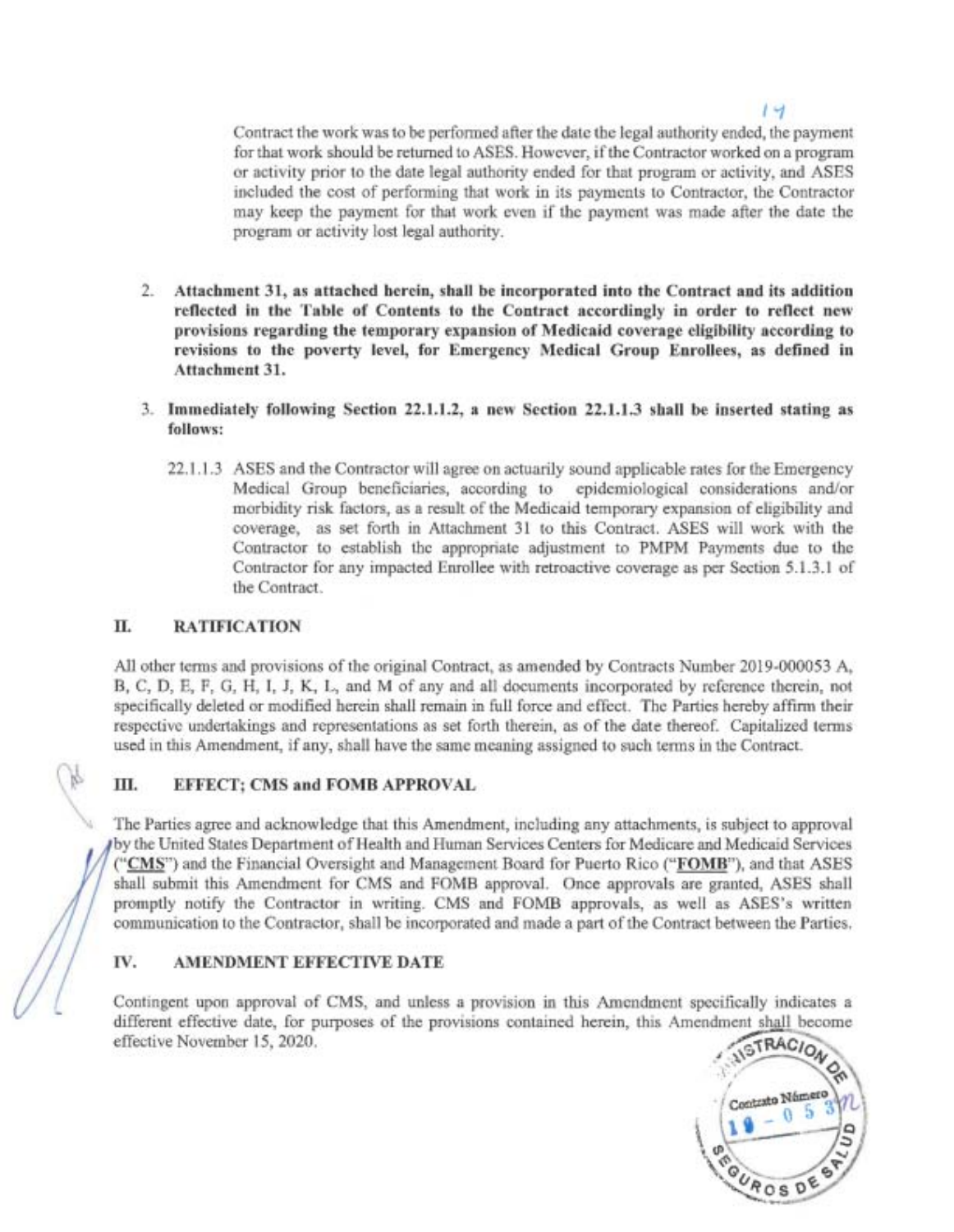#### V. ENTIRE AGREEMENT

This Amendment constitutes the entire understanding and agreement ofthe Parties with regards to the subject matter hereof, and the Parties by their execution and delivery of this Amendment to the Contract hereby ratify all of the terms and conditions of the Contract Number 2019-000053, including amendments A, B, C, D, E, F, G, H, I, J, K, L, M and this Amendment N.

The Parties agree that ASES will be responsible for the submission and registration of this Amendment in the Office of the Comptroller General of the Commonwealth, as required under law and applicable regulations.

ACKNOWLEDGED BY THE PARTIES by their duly authorized representatives on this  $\sqrt{\frac{1}{f}}$  day of December, 2020.

# ADMINISTRACIÓN DE SEGUROS DE SALVD DE PUERTO RICO (ASES)

Name: Jorge E, Galva Rodriguer, JD, MHA EIN: 66-05000678

PLAN DE SALUD MÉNONITA, INC.

Pablo Almódovař Scalley EIN. 66-0636242

Date

STRACIO Contrato Númer **Rosp** 

Account No. 256-5325 to 5330